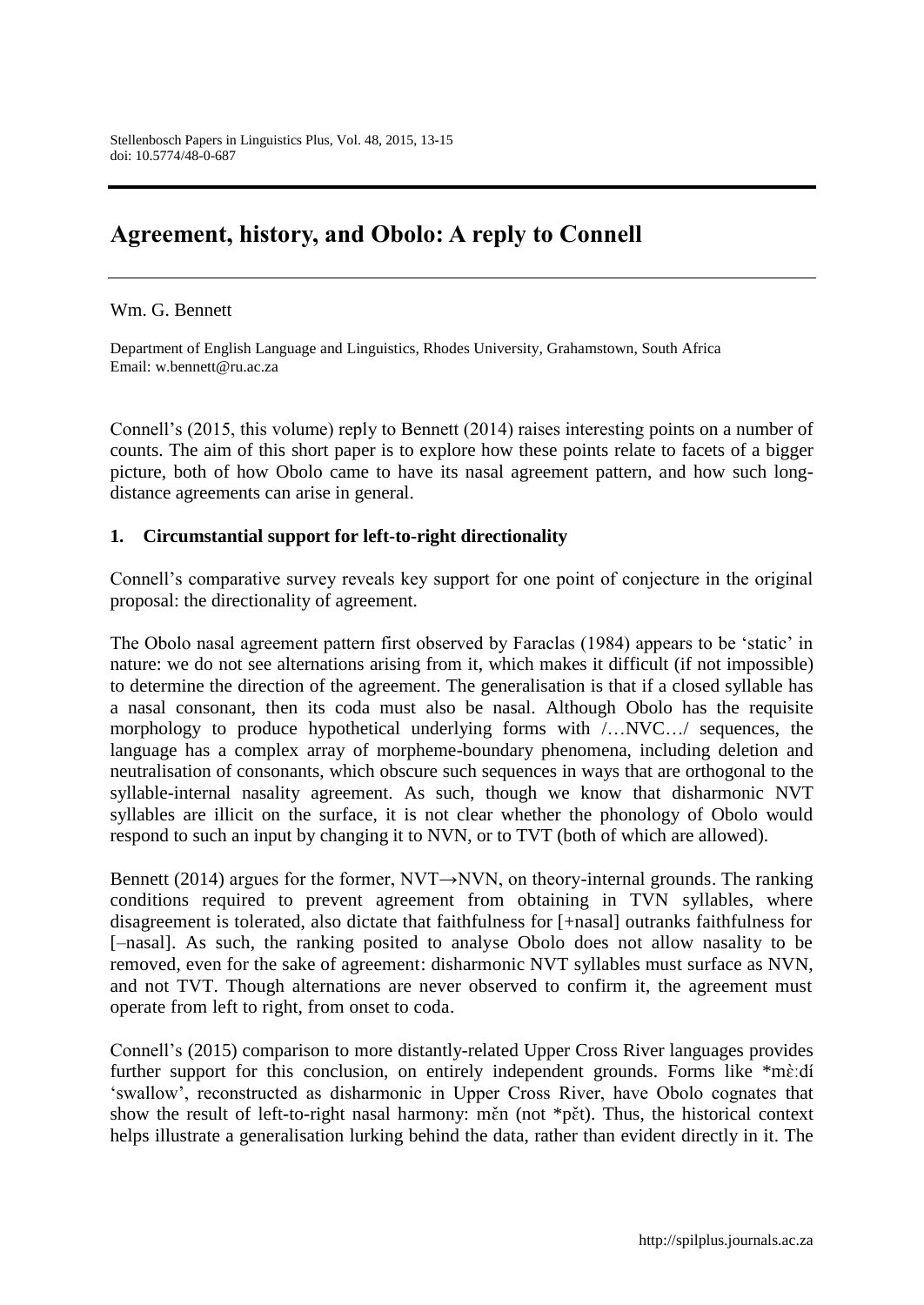left-to-right directionality is not a mere theoretical gimmick; left-to-right agreement appears actually to have happened historically.<sup>1</sup>

## **2. Heterogeneity in the origins of long-distance agreement?**

In light of Obolo's static nasal agreement, it is extremely tempting to infer a historical pathway of assimilation. Obolo has no NVT syllables now; but some historical precursor surely did. So what happened to those disharmonic words, in the course of a shift to a language where harmony is lexically uniform? The most intuitive explanation is that there was a historical change: sequences like \*met (a possible pre-Lower Cross intermediate form from proto-Cross River \*mèːdí 'swallow') shifted to agreeing ones like [měn].

But there is another possibility: the pattern could also have arisen from accumulation of lexical items that obey the harmony generalisation, combined perhaps with the piecemeal elimination of disharmonic forms. This idea was recently suggested by Coetzee (2014) for Afrikaans. Afrikaans has virtually no underlying CVC roots with two obstruents that disagree for voicing, and Coetzee demonstrates that L1 speakers of Afrikaans extend this pattern to novel nonce words; it is a part of their synchronic grammatical knowledge. But the history of Afrikaans does not show evidence for systematic long-distance voicing agreement. Rather, a constellation of other changes (gliding of intervocalic /d/, loss of voiced /ɣ z/, sporadic addition of final vowels) caused the elimination of many disharmonic roots, while others were replaced by borrowings. The result is that a gap emerged almost coincidentally, and speakers are able to detect and learn it as part of the grammar.

Could the same thing have happened in Obolo? It is quite difficult to say without more extensive data, particularly from more historical sources. But there are some whispers of this in the data that Connell (2015) presents The word 'dance', for example, has the shape NVT in many Lower Cross languages (e.g. Ekit n ak). If the phonology of Obolo (or some antecedent thereof) applied nasal agreement productively, this root would be a good candidate to show it in action. But the Obolo word for 'dance' is entirely unrelated: dʒǒp. And this is not a lone example. For all of the NVT forms that Connell identifies as 'pattern  $3'$  – the exceptions to nasal agreement – Obolo seems to have non-cognates instead. This would seem to be consistent with a model in which Obolo's agreement is not only the result of a gradual preservative nasal spreading process in the area (as Connell suggests), but rather was led in part by the grammar. If sporadic cases of nasal agreement accumulated to the point that pre-Obolo speakers began to learn it as part of their phonologies, that could provide an impetus for replacement of remaining disharmonic forms, even through non-phonological mechanisms (such as shifting to other lexical items, including perhaps loanwords). A lexical accumulation account thus has the potential to offer a more comprehensive explanation than historical gradualism: it can explain not just why Obolo lacks NVT syllables, but also why it has non-cognates in place of disharmonic forms in related languages – and perhaps even why the language's morpheme boundary alternations obliterate situations that could show the harmony in action.

 $\overline{a}$ 

<sup>&</sup>lt;sup>1</sup> In this respect, a number of Lower Cross River forms are puzzling, as Connell (2015) points out. In Ebughu and Enwang, we find [\_p\_k], seemingly cognate with [\_m\_k] in Ekit and Ibibio. Connell (2015) asserts that these are false cognates, on the grounds that [p] in the former two languages normally corresponds to [kp] elsewhere. But it is also a fact that most Lower Cross languages do not have labiovelar nasals except in homorganic nasal-stop clusters (like  $\lceil \hat{n} \cdot \hat{n} \rceil$ ): the distinction between bilabials and labio-velars is neutralised among nasals, leaving [m] as the most likely product of nasalising \*kp.